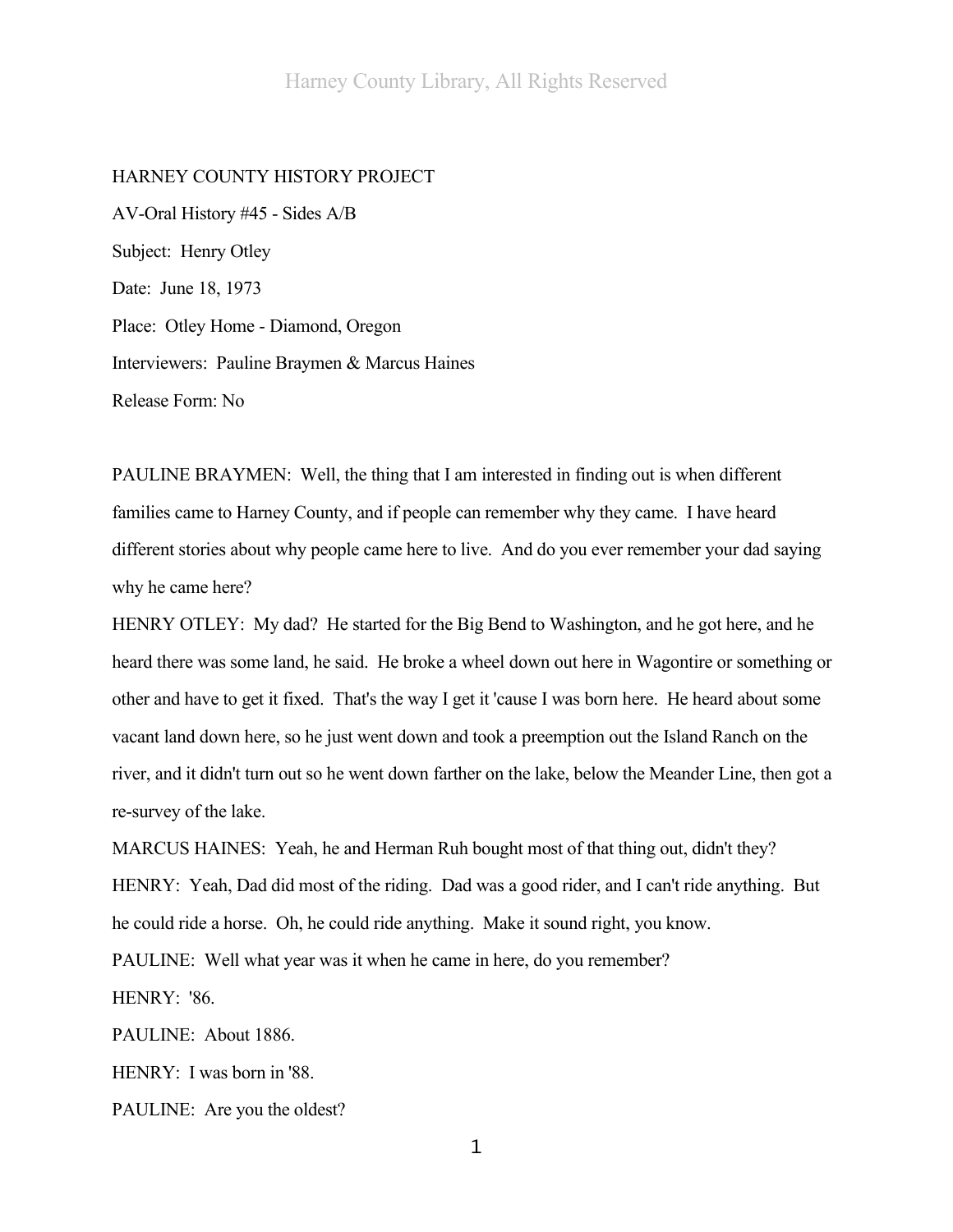HENRY: No, I had a sister older. Passed away a good many years ago. Oh, she taught school around the countryside. Taught in Denio a year or two.

PAULINE: What was her name?

HENRY: Mary.

PAULINE: What was your mother's name?

HENRY: Ida.

PAULINE: Ida. Where did they come from?

HENRY: Well, my dad come from England, and my mother come from California.

PAULINE: Is that where they met?

HENRY: No, Dad was married before. Fred Otley's mother was his first wife. She passed away, she had, oh, I don't know. Just got sick and died when she was young. And she was a California girl so he kinda was out in that country. Got a little place down there, and I never been there, and I would kinda like to go down and see where it was.

MARCUS: Yeah, you should. You bet.

HENRY: But he didn't like it, so he sold out and took six horses, I think he had, wagon, and light wagon or two I guess, he had a light wagon. Started out with a baby, that was Mary. Must have had quite a trip.

PAULINE: And they was going up to Washington?

HENRY: They was figuring on it. They had heard of some good land in the Big Bend of Washington. Well, the Big Bend is where the Columbia comes down and makes a turn, where the Snake comes into it at Pasco. I guess that would be the Big Bend. I guess they were over towards, that is, the farming started over towards the town of Ellensburg.

MARCUS: That is still down on the Columbia, would it be?

HENRY: No, Pasco, the farming country, I think was mostly west of it. Because east of it, Pasco used to be just dry land, now they're irrigating it, pumping the water out and around. First time I went through it there wasn't hardly any of it between Spokane and Pasco that was farmed. I guess there might have been a little around ...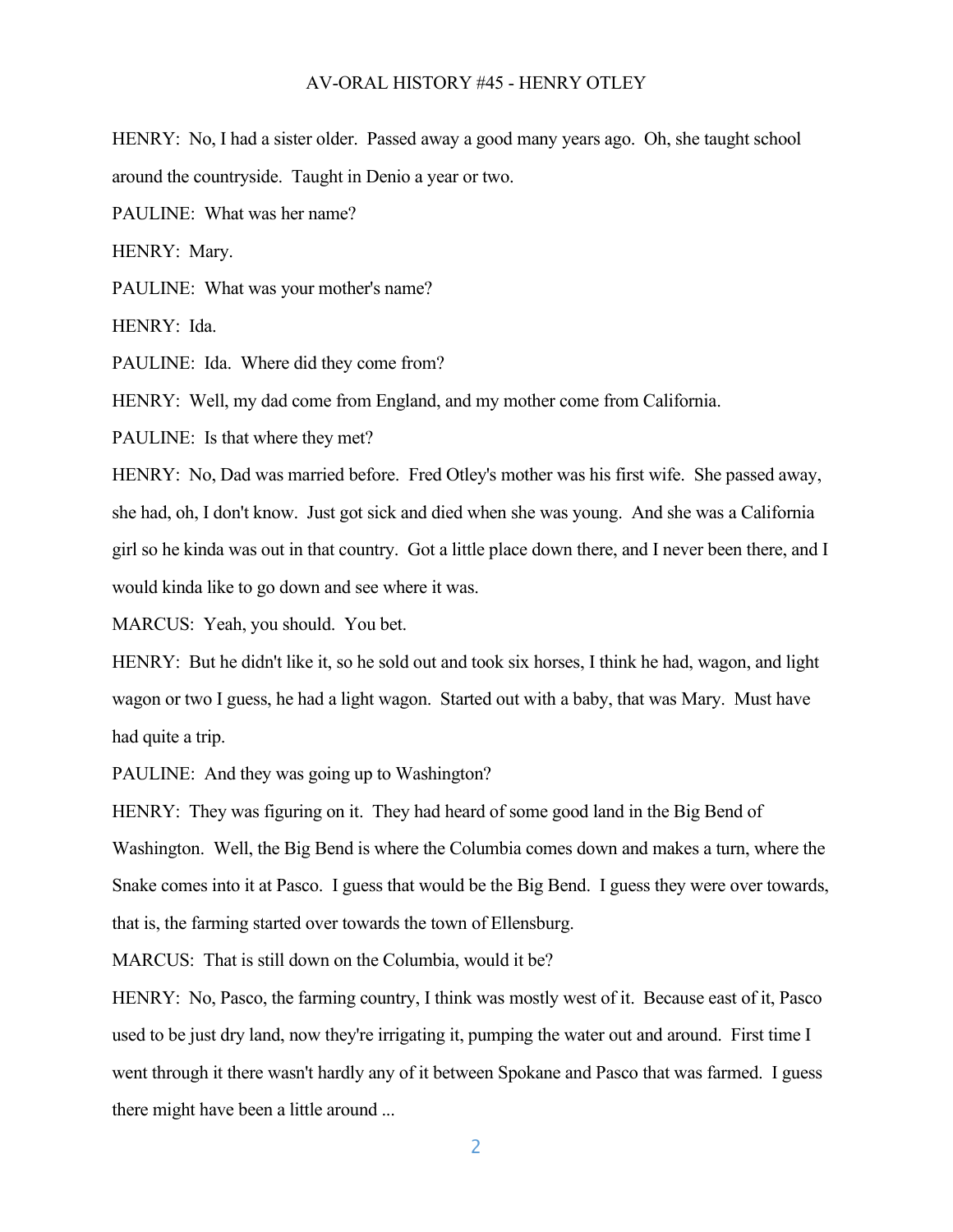MARCUS: You're thinking of Walla Walla.

HENRY: No. (... Discussion omitted)

PAULINE: So, then their wagon broke down by Wagontire?

HENRY: Well, I don't know where, somewhere Dad said he broke a wheel down and come into Burns to get it fixed. I guess there was a blacksmith there or somebody. I think it was a wheel broke down. I don't know where they was. Got a diary of his but it don't go back to his trip at all. MARCUS: Yeah, it was too bad it doesn't. A pretty hectic trip along about that time. It was a way of life with them then.

PAULINE: It is just hard to imagine in this day and age. You go out there between Bend and Burns in your car and to think about walking across that desert; it is just inconceivable that anyone would ever start out.

HENRY: You wouldn't want to be a hitchhiker, would you?

PAULINE: No, I sure wouldn't. Well then you were born at Lawen, or in the Lawen area? HENRY: No, it was out from the Island Ranch then. Old Doc Embree was the Doc then. He had a homestead there too, he didn't live in Burns. He lived out there, a neighbor of Dad's. And it's at; we used to call it Boat Ford, just below Boat Ford there on the river.

MARCUS: Boat Ford Slough.

HENRY: And his homestead was right in there, the company put another man, well he filed for it and sold it to a John Devine, I guess. Dad just relinquished his filings, homesteaded down at Lawen there. Homer's got his original homestead.

MARCUS: Yes, the big house is on the ...

HENRY: No, well, that wasn't his homestead. He bought that big house from a fellow by the name of Bridge. And he bought another there on the lake from Bob Drinkwater, brought his homestead down there. It wasn't a full homestead. It was below the Meander Line. It was only 120 or 30 acres.

PAULINE: Do you remember Amy Catterson was telling me about some gas wells down there? I think it was in the Swan Island place.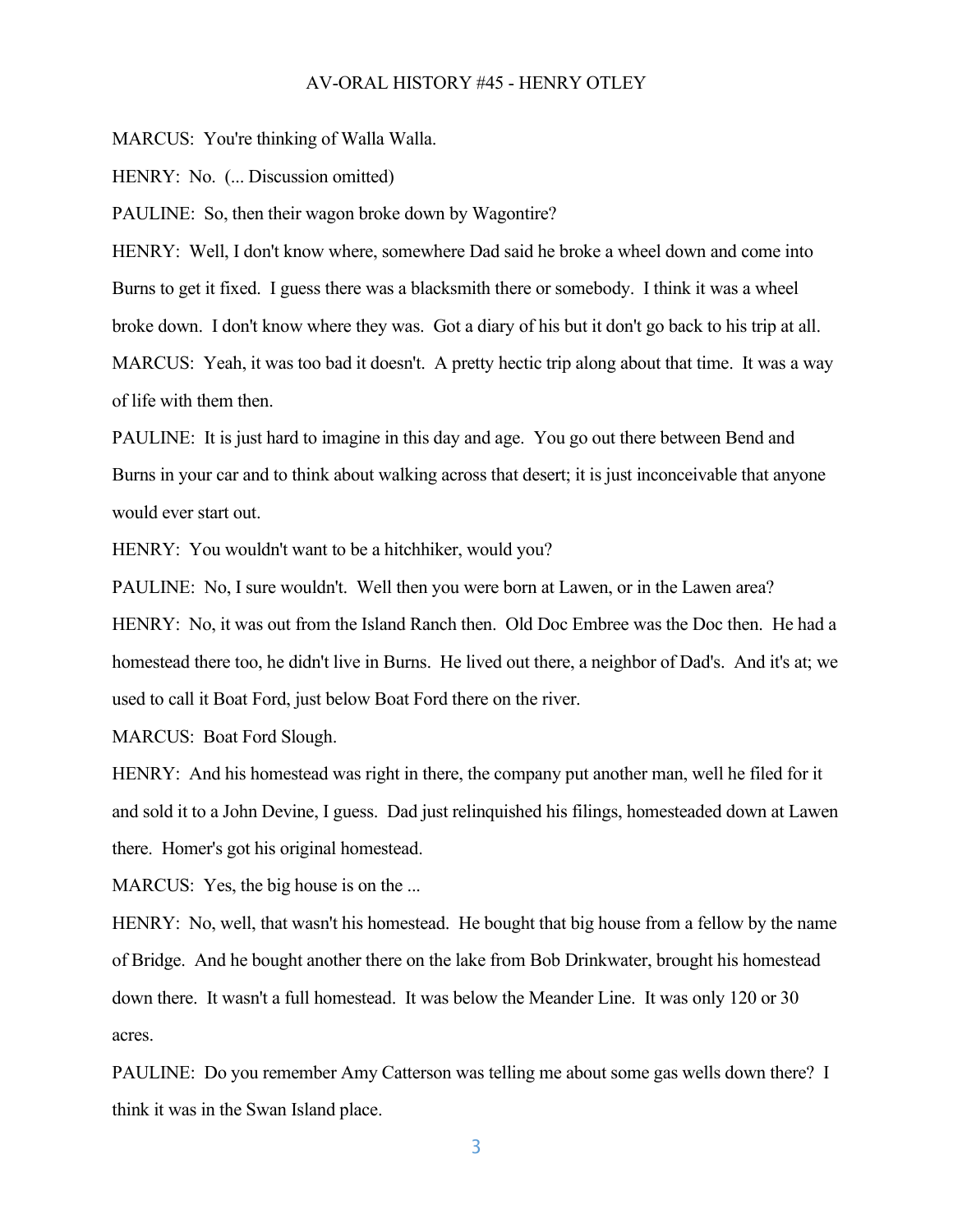HENRY: Amy Catterson? Her dad had a well down, it was in the ... you could just take a match and light it and it would burn there. You put your hand over the pipe and shut it off. Then there was another one up there that Lloyd Johnson had. Dan Opie's got that place there now, just below Lawen a little bit. You could start a pump in the kitchen, had a pitcher pump in the kitchen under the sink there, and a drain just for convenience. And you could light that water when it run out of there, as long as you would pump why it would burn on top of there with the gas coming out. PAULINE: Well, she was telling me this, and from what she said they had a well down there that would just burn all the time until they filled it up, but maybe I misunderstood what she was trying to tell me.

HENRY: Well, I think it would burn until you put your hand over it. Like your Uncle Ormand (Ausmus). One time, he hadn't ought to be doing it, but he looked into his gas tank to see if he was getting short of gas and struck a match and started a fire. He was smart enough he just clapped his hand over the gas cap and put it all out.

PAULINE: Yeah, he should have known better than that, shouldn't he?

HENRY: But he had presence of mind enough to just dab it over there and put it out. I'd have let it blowed up, I expect.

MARCUS: Oh, I would have!

PAULINE: I'd have run!

HENRY: Down at Denio country, I forget if it was Standley's (Ausmus) car or not, but anyway a Ford, and they had to put some new con rods in it, so a bunch of them just picked it up and rolled it over on its side to work on it easy. Standley done most of the work. To work around a car, why he'd crank it for you just to get to monkey with an engine, he liked them so much. Quite a mechanic too.

PAULINE: You spent some time shearing sheep?

HENRY: Oh, I used to shear, yes.

PAULINE: Can you tell how you went about it, where you went?

HENRY: Usually right out here for Tom and John Jenkins is where we learned. He even used an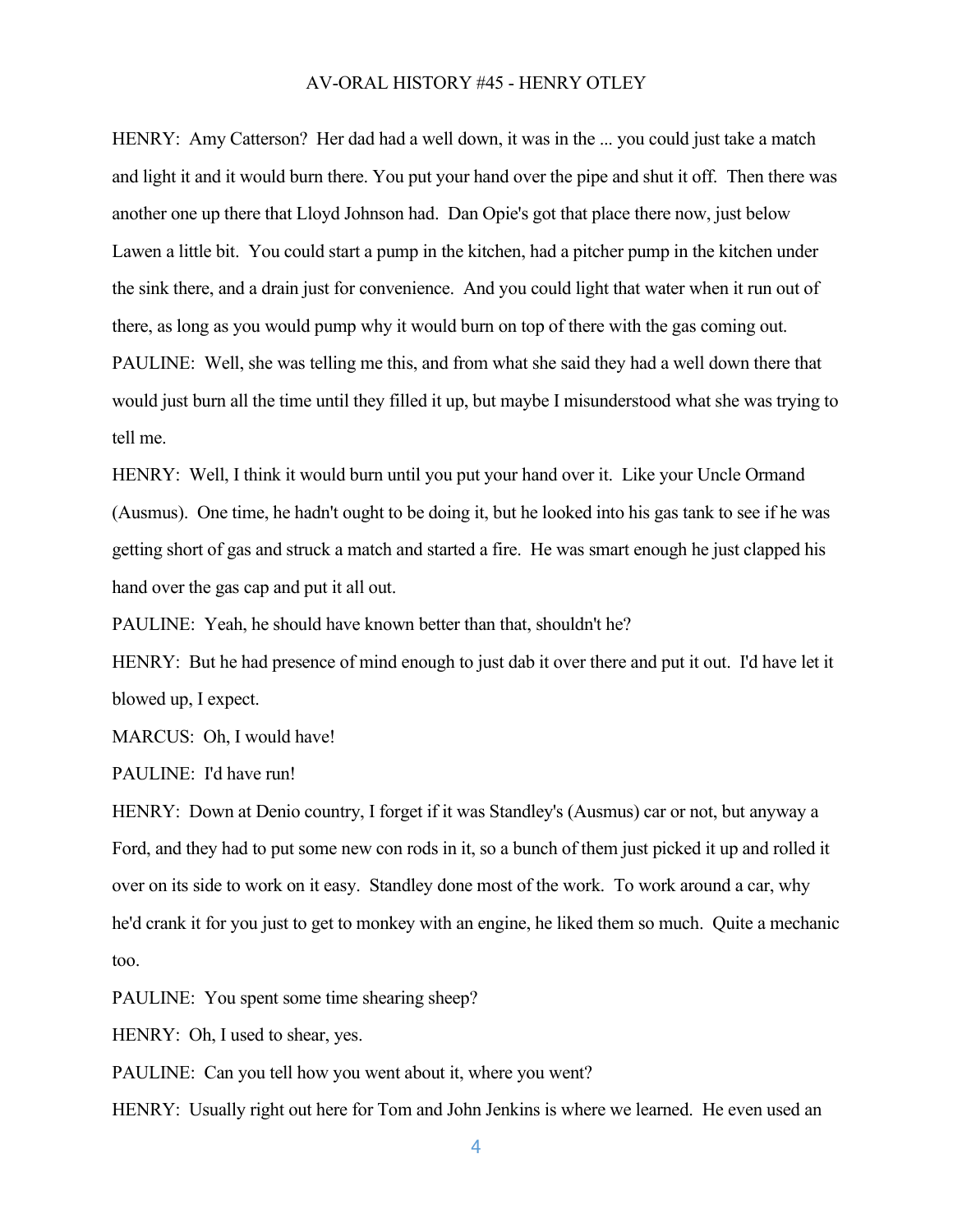incubator out there for sheepshearers. I went to Montana a few times and sheared.

MARCUS: You never were a high roller though?

HENRY: No, not by a long way.

MARCUS: Lloyd Hill was one of the outstanding sheepshearers in Harney County.

HENRY: Well, Red George was about as good too.

MARCUS: John Parker was good. John is still shearing. They live in Stayton and he shears all those little bands down there.

(... Discussion omitted)

MARCUS: Yeah, Pauline, back in the time Henry was talking about shearing sheep, that was kind of the grub stake to get the hay up and do the, keep body and soul together on a lot of the ranches here.

PAULINE: You go out and shear sheep to earn enough money to keep the cattle from starving to death.

HENRY: Well, I wasn't quite as good as that, but then you had to pretty near make a living for them for a while then. We sold young steers for \$18- and two-year old's for \$22, and drove them to Lakeview.

MARCUS: Yeah, I image. Did the Ausmuses have some cattle in that range?

HENRY: No, it was just Charlie Ruh and that is Herman, Charlie went along for him. He wanted to be a buckaroo, whether he ever was or not. He was all right but then he wasn't one of the tops. Pete Miller, he went for the Millers, and John Carey went, and Bill Bardwell was driving the cook wagon, showing us the way.

PAULINE: How long did it take you to drive across there?

HENRY: Charlie was the one that went for us. Oh, I suppose ten days. Person ought to be able to make it about then, hadn't they?

MARCUS: Yeah, it would take all of that, I imagine. They had a little difficulty the first day out, didn't they?

HENRY: Yeah, we went too far, or tried to. And they was going for, I think it was the Chapell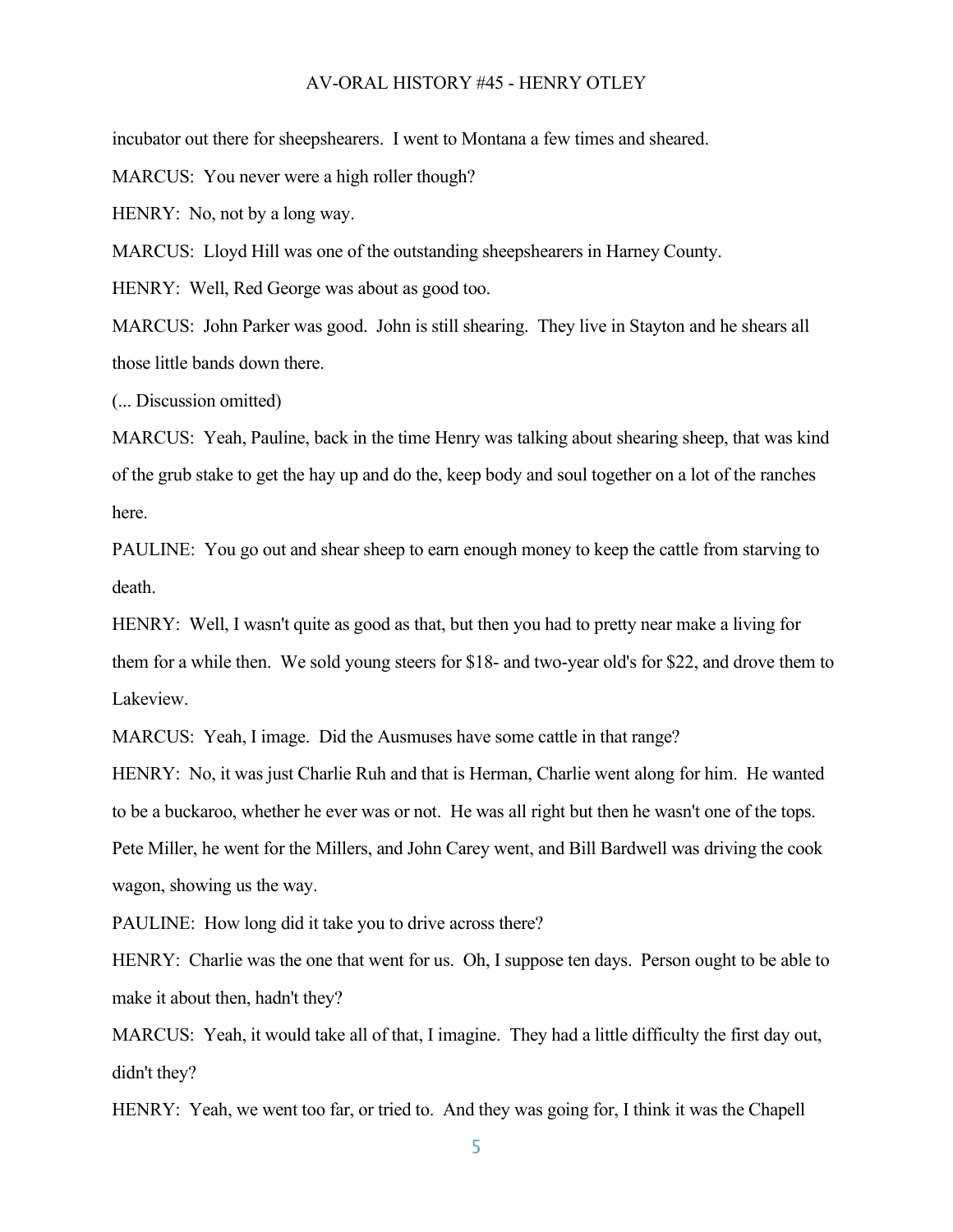field, and it got dark and they got into a bunch of wire down, homesteader, you know, and stampeded the cattle. They got them stopped and Charlie come back clear home the next day and gathered up what we could and helped him take them back out there. Some of them we got afterwards. We were short three or four head. I know the next year we sold them to the same fellow, only he drives them himself. That is, he hired buckaroos to drive the whole herd. Allen Jones went with another bunch and there was about three or four different bunches went.

MARCUS: Who did you sell to, Henry?

HENRY: Fellow by the name of, Mac, sounds like MacInerny, but that isn't right, I don't believe. MacInerny was an attorney, wasn't he?

MARCUS: Yes.

HENRY: California man anyway. They were shipped from Lakeview.

MARCUS: They put them on the cars there at Lakeview. Well, of course people used to buy, Herbert and Mayfield you probably sold to them.

HENRY: Yeah, we sold to Mayfield one time.

MARCUS: They trailed from the Double O out across the desert there. Ted Graves used to go with them there when he was there. And previous to that Rankin Crow was what you'd call trail boss nowadays, I think.

HENRY: Well, his book says he was anyway. But he used to drive for a fellow over along Crooked Creek. I knew him too.

MARCUS: Dixon?

HENRY: Dixon, yeah, wasn't he? In the book? I think he was driving for Dixon.

PAULINE: I know this sounds like a silly question, but I've had someone ask me and I need to get some information on this kind of thing. But do you remember what your house was like that you lived in when you were a kid in Lawen?

HENRY: Just an old shack. It was a, just, they built themselves. Just looks like any of these old shacks. I know Dad built a kitchen on after; of course, I was pretty small when Dad built the kitchen on.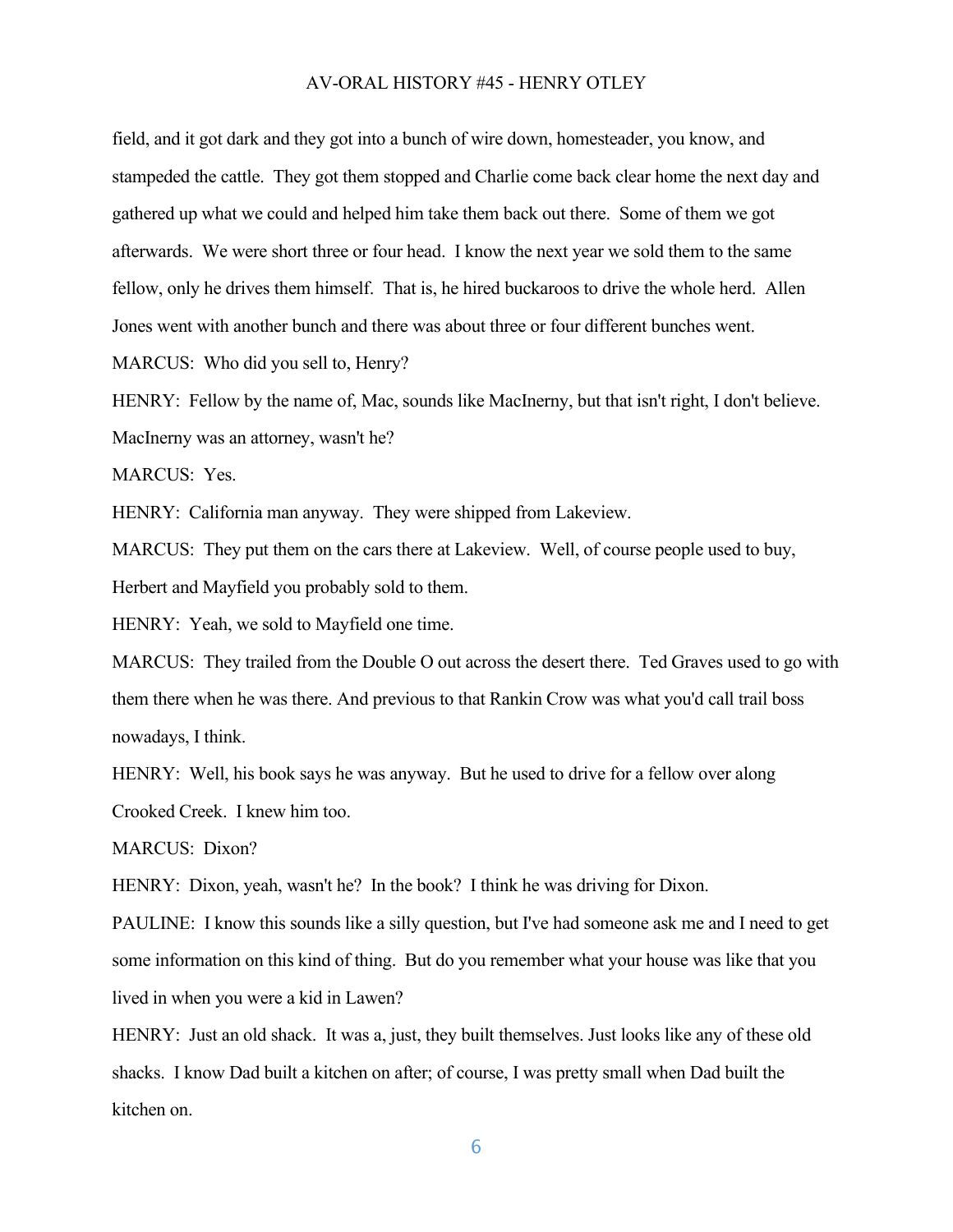PAULINE: It started out as just one room then?

HENRY: Two, I suppose. I think there was two rooms to start with. I know there was two. Then they built the kitchen on. That was, I suppose, course I was pretty small. But you see there was Fred and he was 13 or 14 years old, probably 12 or 13 when I was born. Probably 12 or 13 when they come to this country. And so, they'd have to be a room, or a place for him. He could have slept in the front room or front room and kitchen, whatever it was. We didn't have much better when my kids was born over there at Lawen either. I remember one time frost come through the house and there was a white nail there and Harold was just a little bit of a kid. I don't want you to put this in any book though, he stuck his tongue against that nail and he couldn't pull away from it. Howard, he come a running and said he was stuck to the wall. They was just 2 or 3 years old at the time. Of course, the nail didn't amount to too much, his tongue was soon ...

PAULINE: Warmed it up enough. Well, I'll bet there isn't a kid alive that hasn't pulled that trick at least once.

HENRY: Well it was about the same as your folks' house down there. I don't know, when your dad was born then, I don't think it was any different then from when the other boys though.

PAULINE: No, not from what he said. Oh, I got a questionnaire the other day; some people are doing a survey of how people lived up to the late 1800's.

HENRY: They didn't need any environmentalists then.

PAULINE: No. Well, where did you kids sleep when you were boys? Did you have a bedroom, or did you sleep upstairs?

HENRY: Wasn't any upstairs until we moved to, up where the big house Dad built. That was up on the bridge there, on the homestead. Why I don't know, they built a kitchen and a bedroom on, and Fred was gone most of the time cause he homesteaded. He got old enough to homestead, and he homesteaded right next to Dad. He had a bach camp up there and of course, always had lots of company, and they called it Hell's Half Acre. They pretended like they was gonna, they was trying to scare somebody. There would be shooting and everything else going on around there just to scare anybody that came along, by himself.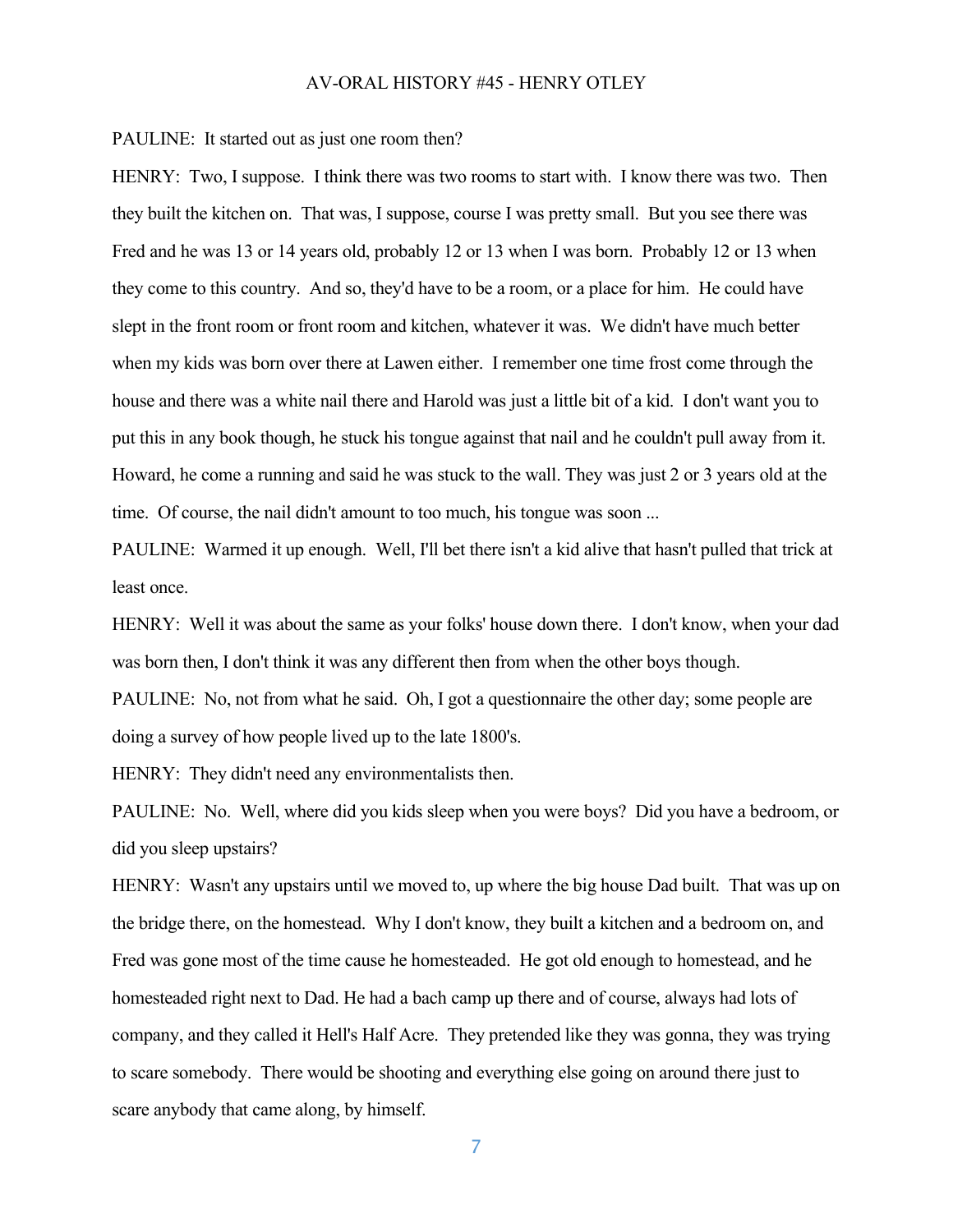Of course, anytime anybody came along in those days at night, why you stayed all night.

They all found a place to put you, somewhere. I can remember people coming in down there that, staying, that would maybe be from clear up in Silvies or anyplace else.

MARCUS: Yeah, used to fill the beds with kids, Pauline, like sardines. Kids at the foot of the bed, head of the bed too. You slept that way, five or six of you, as long as you had someplace to get covered up.

HENRY: We had bunks too, one above the other.

PAULINE: Well, I don't know why this fellow wants to know this information, but anyway that is what he wanted to know.

(... Discussion omitted)

PAULINE: Did you ever skate to school?

HENRY: Teach?

PAULINE: Skate. Did you ever skate to school in the wintertime?

HENRY: Well yes, I guess we skated part way. I know we used to skate at school, and we'd get so far away, we made a flagpole for the teacher to raise. We couldn't hear the bell, we was so far away.

MARCUS: Oh?

PAULINE: She'd raise the flag, then you'd all come into school.

HENRY: Yeah. It wasn't a regular flag, just a rag that she'd stick up on another pole. But I read something, trying to think where it was at, where Joe Hendricks taught them at the school. PAULINE: Yeah, I think Velfa Richardson was telling us that Hendricks was her schoolteacher. HENRY: Oh, that's right, that's where it was. Well, he taught our school too, I remember him. And he used to ride a horse to school, you see. Old Molly, I think he called her. Someone battered him for a race when they got out in the schoolyard, you know, and so he raced them and beat them. He weighed 250, I think, pretty near. Between 200 and 250.

PAULINE: Well, he was a big man then?

HENRY: Yeah, he was.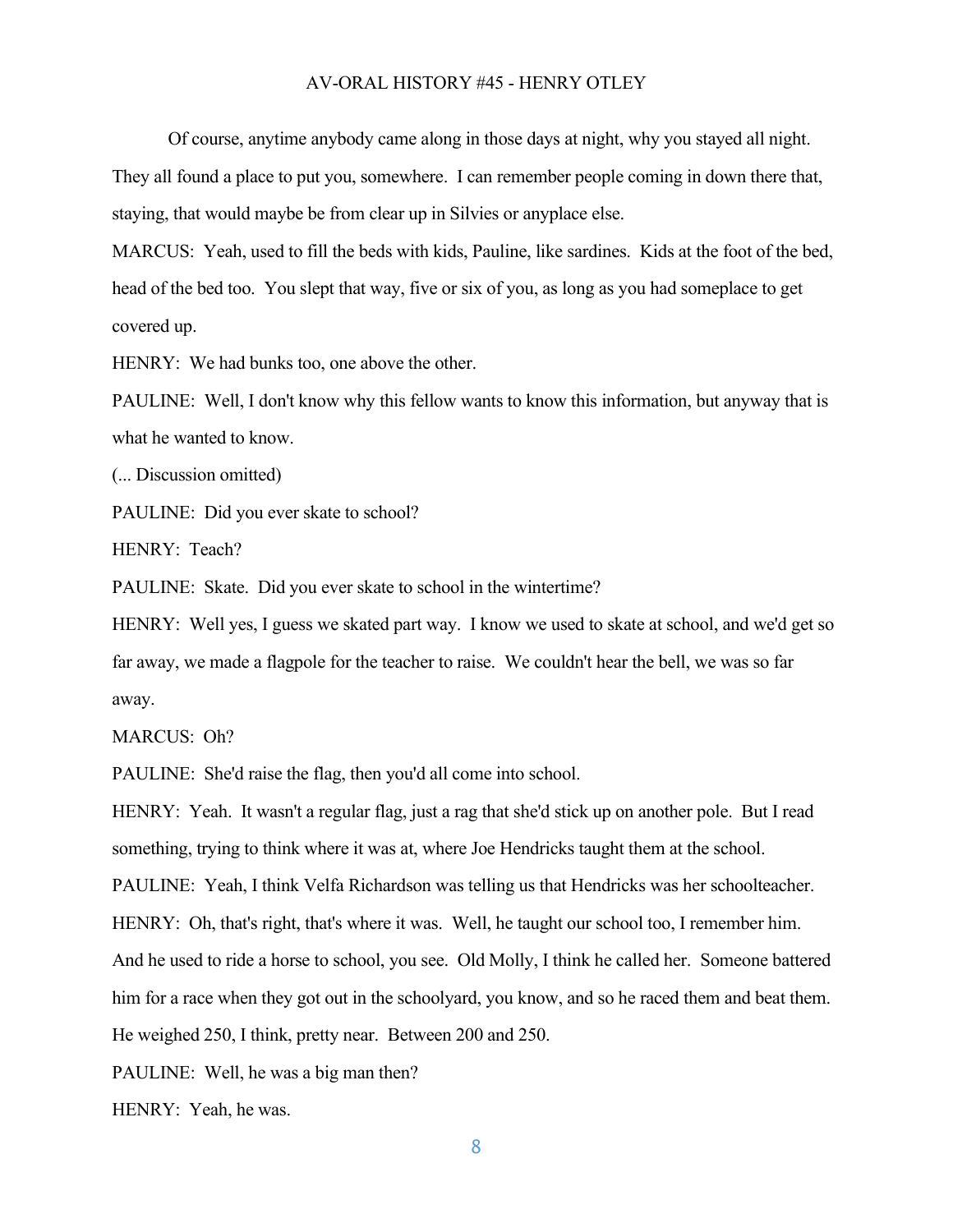MARCUS: This is Joe Hendricks you're talking about?

HENRY: Glen Hendricks.

PAULINE: His initials were G. O., weren't they? Glen O. Hendricks.

HENRY: Yeah, he taught school there at Lawen. And this young fellow, he was going to have a little fun, I guess, and anyway they run this race. About ... It was a quarter of a mile out from where this school road went into there at Lawen, and before it was up at Lawen there, you see, in that field of Dick's.

MARCUS: Henry, do you recall the year that Lawen was moved back out to the highway from the original site?

HENRY: I don't know the date. Let's see, we'd ought to be able to figure that, it was about when the highway went through there.

MARCUS: Well, it was right in the very early 20's. Oh, 1923 my folks worked on the railroad there at Lawen, and the railroad came into Burns the next year. And U. S. Hackney was driving a stage on the highway from Burns to Crane, back and forth.

HENRY: And when it got muddy in the spring of the year, he'd bring it down and Dick would meet him from Crane with a team, or something or other, and take the mail on into Crane. I believe that was the way it was. It got so muddy he couldn't get through with his car there for oh, maybe a month or so. And Dick, you remember when Dick had the garage there at Crane?

MARCUS: Yeah. So it was probably 1920, '21 along there sometime.

HENRY: Must have been.

MARCUS: I have asked that question several times, but nobody seems to know.

HENRY: Seems to me it was before the railroad was built across there.

MARCUS: Yeah, it was. The store moved out in 1923, I'm pretty sure.

HENRY: Carpenter, Will moved it, didn't he?

MARCUS: I don't know who moved it.

HENRY: John Grave's wife's brother, Carpenter. Do you remember him?

MARCUS: No, I don't.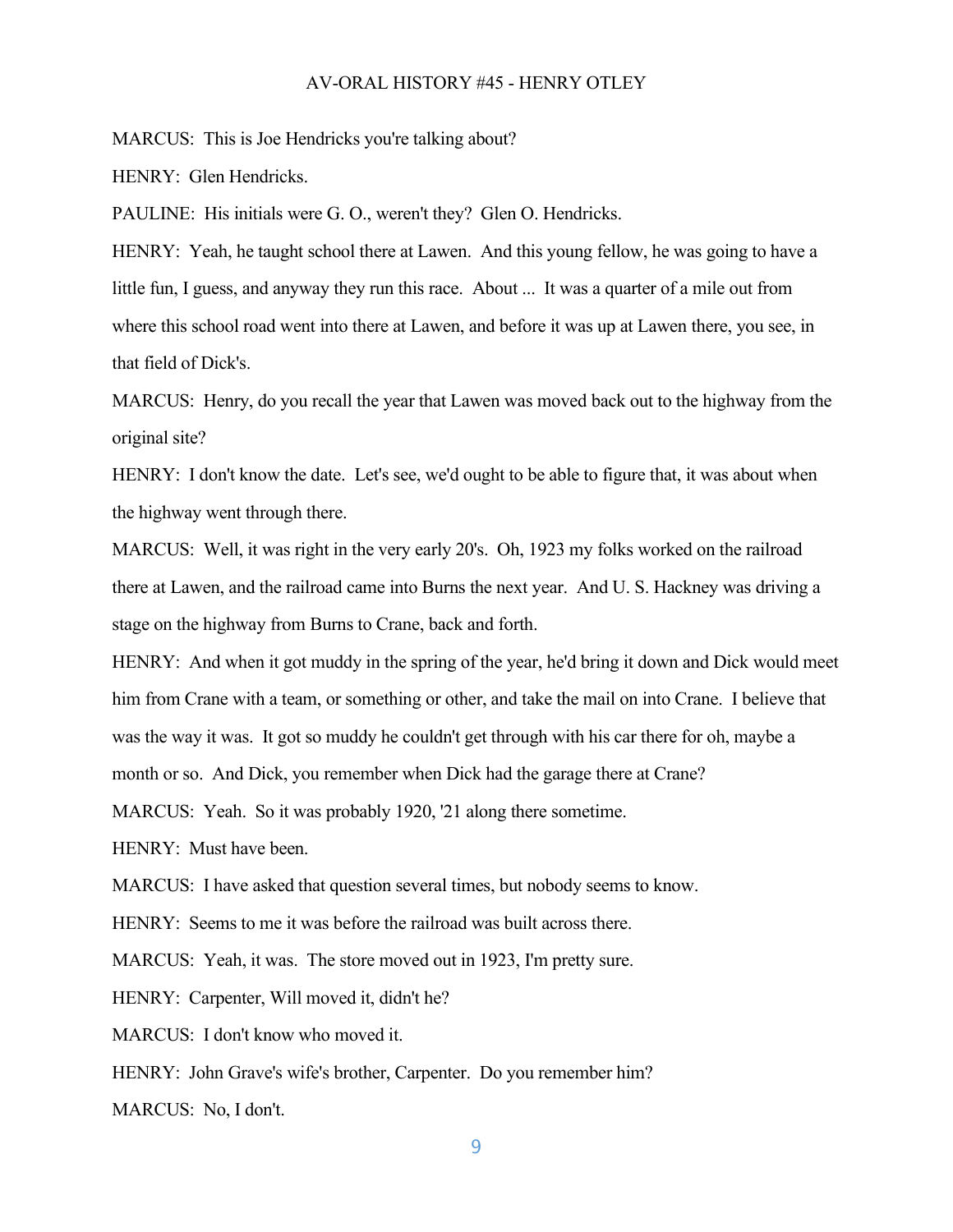HENRY: I think he moved it. He had rollers under it, or had roller wheels, blocks of wood for wheels that way. Got it up on that and rolled it.

MARCUS: Lots of horses.

HENRY: Yeah, they had, I don't think, there wasn't anything but horses. Well, I guess there was cars too, but wasn't any trucks or tractors around.

MARCUS: Yeah, but they couldn't pull as much as a horse, anyway. Excuse me for...

PAULINE: Just keep up the good work. That is what is nice about having somebody else along. MARCUS: Well, while we are talking about, I wanted to talk to Henry about, and I know you'd be interested in, is that's a little history about Albritton, and Harriman, and Saddle Butte. Pauline, of course, has never known those places. I can remember them but I don't know enough about them to tell anybody anything.

HENRY: Well they even had a barbershop there in Albritton.

MARCUS: In Albritton?

HENRY: Charlie Rohn.

MARCUS: Yeah, I knew Charlie Rohn.

PAULINE: R O A N ? [ ROHN]

HENRY: Rohn, yeah. Yeah, he had a barber shop there, nice little building, big hotel. Poor old John Jenkins and those people had a little money, lost it there, didn't they?

MARCUS: Poker games, was it?

HENRY: No, in building that hotel. They put a lot of money into building that.

MARCUS: Oh, they built it? I didn't know that.

HENRY: Well John Jenkins was into it, I think. I don't know if Mahan was, he never did have as much money. Jenkins was pretty well fixed at one time. They pretty near lost it, then come back again. But there was several others. I forget who all was into it, but they built this hotel and was going to have a stopping place to sell liquor, as much as anything, of course.

MARCUS: Uh huh. Well, that was built on the strength of the railroad coming on through that country there.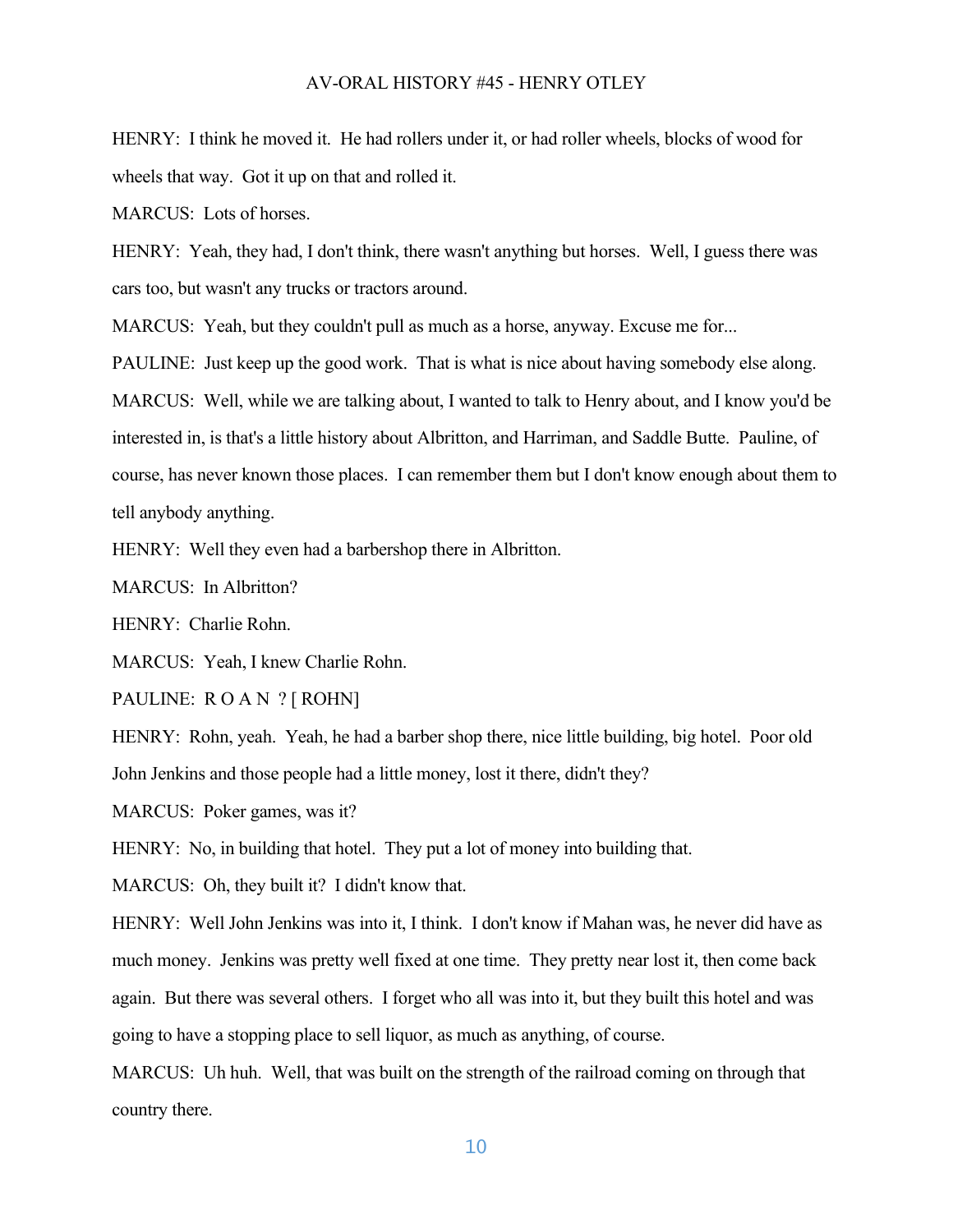PAULINE: Now Albritton was between Lawen and ...

MARCUS: Crane.

PAULINE: Crane.

HENRY: It was right on there by Saddle Butte. On that Nine Mile Slough, did you ever see it? Well, it was just on the west side of, oh it might have been a half a mile, maybe a quarter mile away from that slough. Just on the road there. Oh, it had quite a few rooms.

MARCUS: Lyle Hill's house across the road from us where Walter McEwen now owns, that was the schoolhouse in Albritton. I helped move that in 1936. Helped get it up onto the skids. And Standley Ausmus pulled it across the lake with an old caterpillar he had. He cranked by sticking a bar in the flywheel on it.

Now in this testimony here it refers to Saddle Butte, which I had never heard of before.

Where was it?

HENRY: Right there by Lawen, you know, that butte.

MARCUS: Yeah, well there is a Saddle Butte Post Office.

HENRY: Post Office? I don't ever remember called Saddle Butte.

MARCUS: Well, nobody ... but Roy Heinz. Roy Heinz remembers it. Told me he'd take me out there and show me where it was at. Just a little post office between Albritton and Lawen, was there for a while. The ... refers to Saddle Butte Post Office here in this testimony.

HENRY: Wouldn't be at Albritton, would it?

MARCUS: Might have been.

HENRY: Well, that would have been called Albritton Post Office, because that was all it was.

MARCUS: Well, getting back to Albritton, that hotel you were speaking of later turned out to be

the Denman Hotel there in Crane, didn't it?

HENRY: No.

MARCUS: Which one did Lyle Hill move in from someplace then?

HENRY: Well, there was the Denman Hotel too.

MARCUS: Oh, two big buildings then?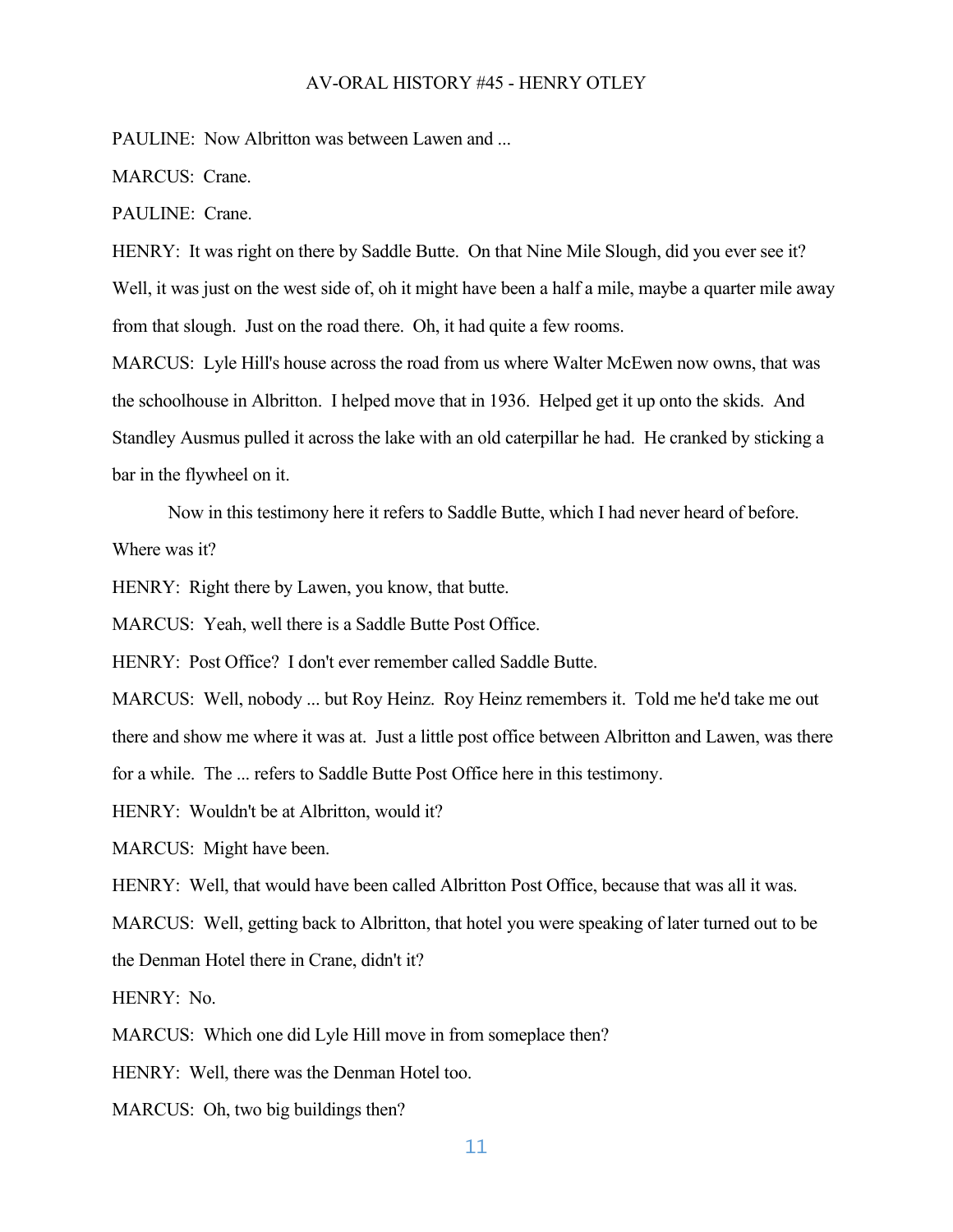HENRY: Well, it wasn't near as big. They built on to it a little bit. But Doc Denman run the hotel

there. A little while Mrs. Denman did.

MARCUS: Now this is at Albritton?

HENRY: No, that's at, they called it Harriman I guess ... no.

MARCUS: There was a Harriman, you bet.

PAULINE: Yeah, there was a Harriman.

HENRY: I guess it was Harriman.

MARCUS: It was moved from Harriman instead of Albritton?

PAULINE: I think I've gotten this from someone else too, that they moved that hotel from Harriman, the Denman Hotel.

MARCUS: Now where was the Harriman now? I've never found out.

HENRY: Right on the south side of Warm Springs Butte.

MARCUS: On the south side?

HENRY: Yeah, the road used to go right through there by Albritton to Saddle Butte, and right straight to Crane, pretty near. The road is still there, graded up and all. In some of this testimony they, ain't in any of this, was in our case with the government when they was talking about the waters of the lake. And I told them that what I understand that when the wind blowed from the west it raised the water on the Pelican Island, and that on this Nine Mile Slough that goes through there blowed it over enough that its run up that slough. And then that Lou Sitz, that is Jimmy Sitz's dad, no granddad ... no, dad.

MARCUS: Dad, I think.

HENRY: He had a ditch going out and reclaimed this land. We bought it from Cozad, got it for attorney fees and sold it to us for a dollar an acre, or something like that ... and we sold it for \$10,000. But anyway, the wind would blow this water, all open lake for several miles to the west there then. And he'd go out this ditch, and then he had, uh, force out there and when the wind quit blowing and settled down, why there was a board that would drop back down in place and held it up there so ...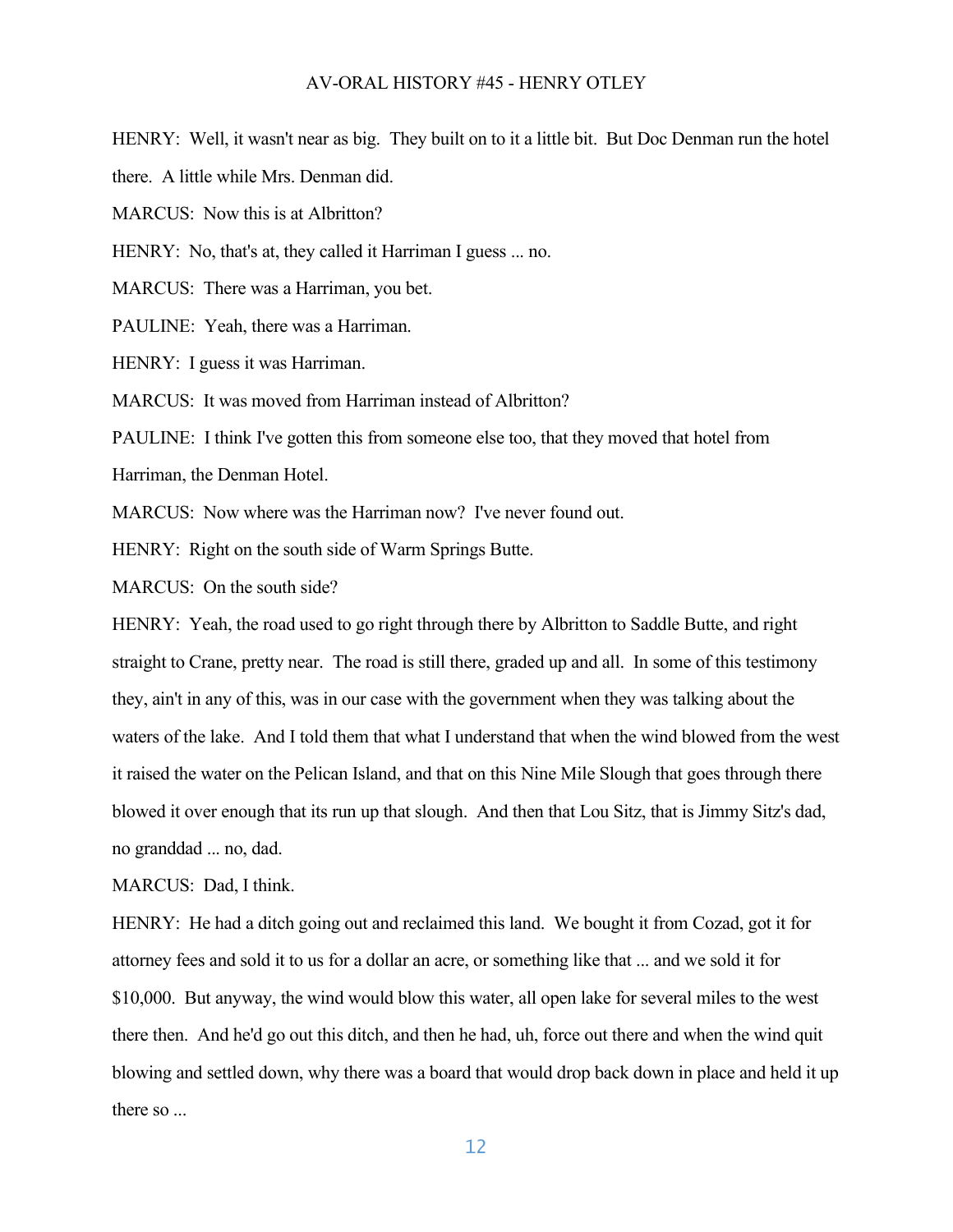MARCUS: Oh? Well, I'd be darned. I never heard that one before. Like handling the tidewaters, isn't it?

PAULINE: Yeah.

HENRY: The wind would do that?

MARCUS: You bet, no question about that. You remember where my mother's place was, on the east end of the lake? Well, my dad had a place up on the east end of Malheur Lake, on the south side.

HENRY: South corner, pretty near on the corner.

MARCUS: Yes, and we were living at her place there in 1921, on the spring after school was out, and just salt grass flat and the wind came out of the northwest and the next morning we were right out in the middle of the lake. Blowed the lake out toward Princeton, the old Princeton there, for gosh, 100 or so yards out in front of us there.

PAULINE: How long would it stay up that way then?

MARCUS: Until the wind went down, gradually settle back again. The wind will raise the lakeshore several inches.

HENRY: You know when I was a kid, and you was too, down around there I took care of any amount of cattle and horses around that lake, you know. And they did get fat; they didn't have too much good feed, but they ...

MARCUS: And my mother there, she mowed and stacked hay there on that.

HENRY: Oh, did she?

MARCUS: Yeah, salt grass got up like that.

HENRY: Yeah, well I know that Careys and Scott Hayes, not Scott Hayes, got this land that I was telling you about, that we owned there and sold for \$10,000 and he got it from Sitz. I guess, or I don't think he got it from Sitz. I forget just how he got it. Anyway, he used to stack hay down there, and John Carey used to stack hay. Jack, only they had some just west of that and they'd just strike that big old salt grass. It got big enough to mow.

MARCUS: You don't see that anymore.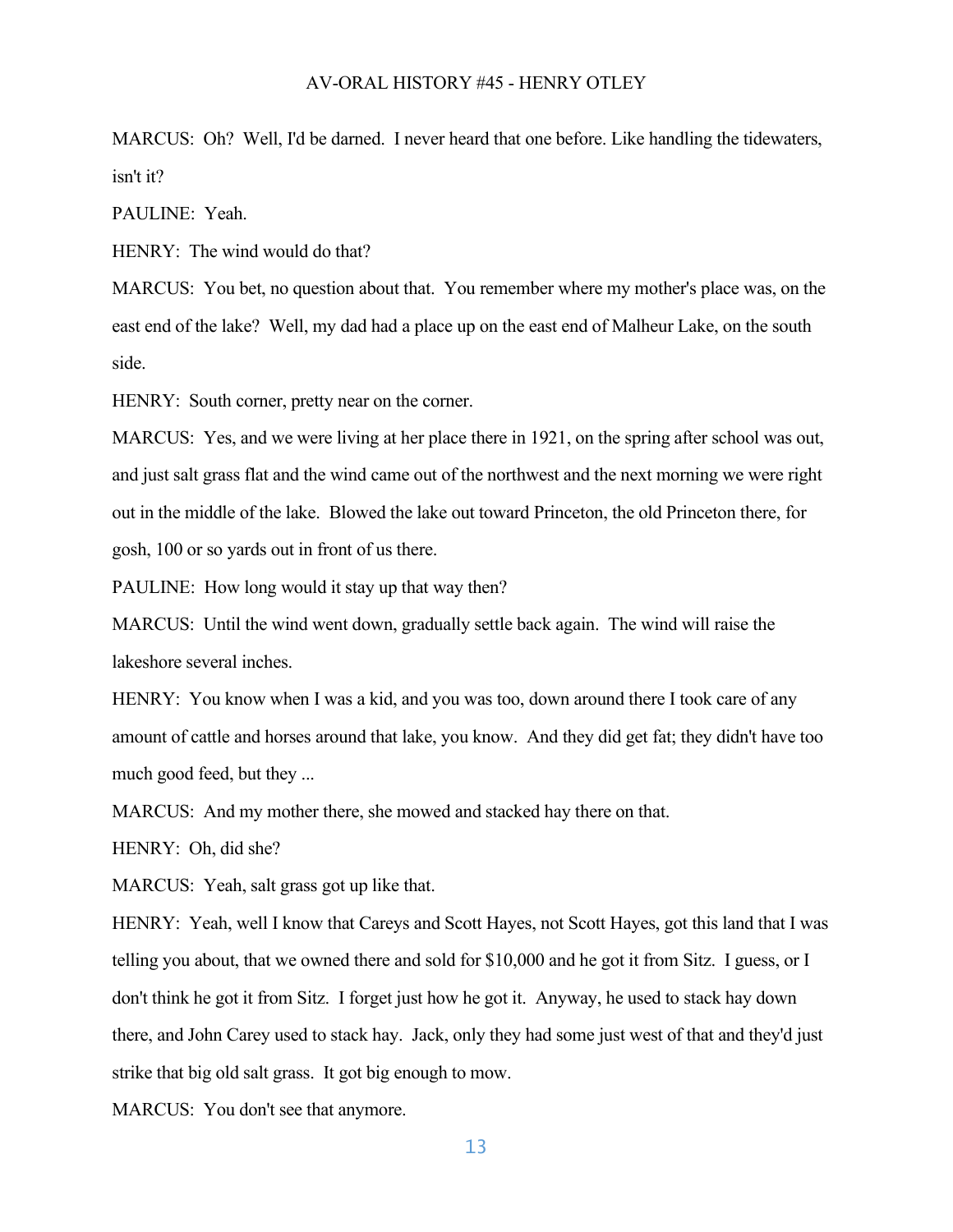HENRY: Don't get that big. I know around Saddle Butte in the summertime there would be, I think, a thousand head of cattle summer around there. Then when the Company --- theirs would drift in from the Crane Creek Mountains and that in the fall, and we used to gather them in from what they called the school section, that was up west of where Lawen is now. Back up on that road that goes by Catterson's. And they'd have everybody in the country would be up there, and they'd have four or five brandings out, you know, all they could get. Working those cattle and getting those strays out, and the company, of course, would be there too.

MARCUS: I'll have to tell you this, quite interesting to me, a year ago last spring on the 3rd of July, which is Sis's birthday, we took a trip up to my mother's place, which you can't find now, cause the greasewood is up higher than this door. You can't. No evidence at all of her place. My dad's place, there is a water hole back of the house that Hill's dug, and the foundation of his house there. But Ted told me that his dad was over here as a young man and branded calves, worked for Pete French one summer.

HENRY: Ted Graves?

MARCUS: His dad, yeah. Towards Silver Lake. And he said they spent the summer branding calves right around in that area, and they had to go back up into the hills to get brush to build fires, branding fires with, that was all bare, all grass there. But it's big high greasewood now. That would be back in the '80's probably.

HENRY: I helped brand below Cow Creek one time. PLS Company run a bunch of cattle in there, rounded up and branded cattle in there, and you just couldn't find nothing. Little scrub brush to build a fire with. I think they used dried cow chips.

MARCUS: Probably.

HENRY: Wasn't Rube Hughet's brand HR, or RH?

MARCUS: Yeah, I think so, RH.

HENRY: And he run around there east of the, he owned the Hill place, and he run around east of the lake there, the way I remember it.

MARCUS: Yeah, that's right, sure did.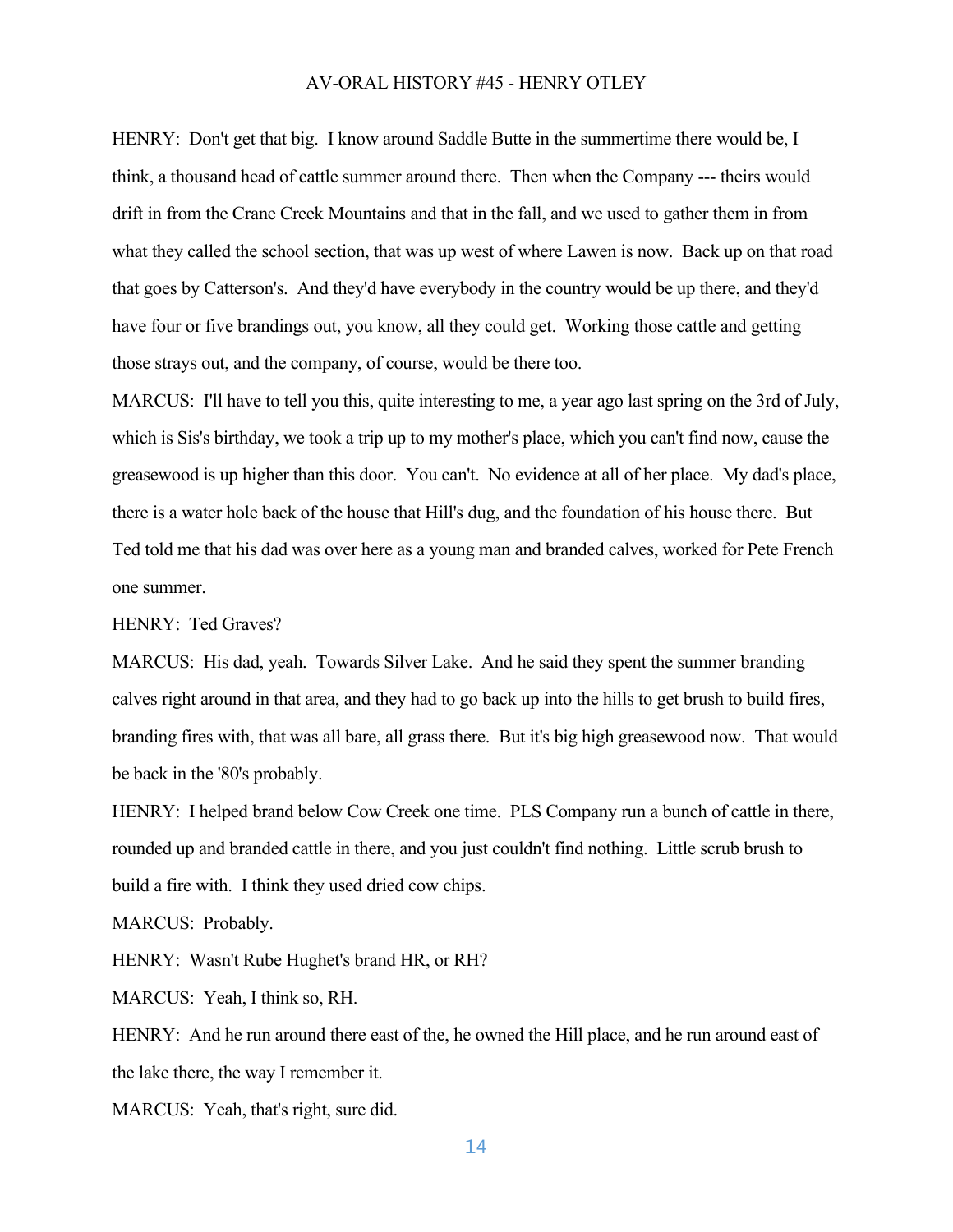HENRY: It'd ought to be HR I guess, because that would be Rube Hughet.

MARCUS: Yeah, I think probably that's right. Course I was just a little kid ---

HENRY: Yeah, I know you'd be too young.

MARCUS: --- when he left, but I remember when he was there.

HENRY: Then he moved to Burns and got into politics. Was up to be a judge. I was thinking the other day there was an awful good county court when Rube was judge there. And they tried to recall him, but did they ever get it done?

MARCUS: I don't think so.

HENRY: What was the matter why, that's when the desperado killed Austin Goodman, I think, and they caught him right up here.

MARCUS: That was August 1924.

HENRY: Well, I think that they tried to recall him but I don't think they got it done.

MARCUS: I don't recall that they did either.

HENRY: Well, there was Oltman; he was one of the commissioners. And Charlie, they was

relation to the Lillards over there, Bedell, Charlie Bedell. See, he was a brother-in-law of ...

MARCUS: Joe Lillard's? You mentioned the Lillards.

HENRY: Well yeah. Joe Lillard's and Pat Cecil's.

MARCUS: Yeah, I knew that Joe Lillard and Pat Cecil were related.

HENRY: Well, Bedell married a sister in there somewhere. And he was, I think, a commissioner.

No, it wasn't Bedell, it was Lillard instead of Bedell. It was Charlie Lillard that was a

commissioner.

MARCUS: Well, he lived there on Silver Creek too, didn't he?

HENRY: Well, he did before, somewhere down in there. And Joe was a little kid, and he was driving with one team and a wagon, little buggy. Wasn't a buggy, it was more what they call a hack.

And he stuck his leg out through the wheel and just shattered it. Horses were going along there, and they took him in to Dr. Denman, and without any X-ray or anything, he set that leg there, and he had a perfect leg out of it. All back in place. The bones were broke. And by feeling, you know,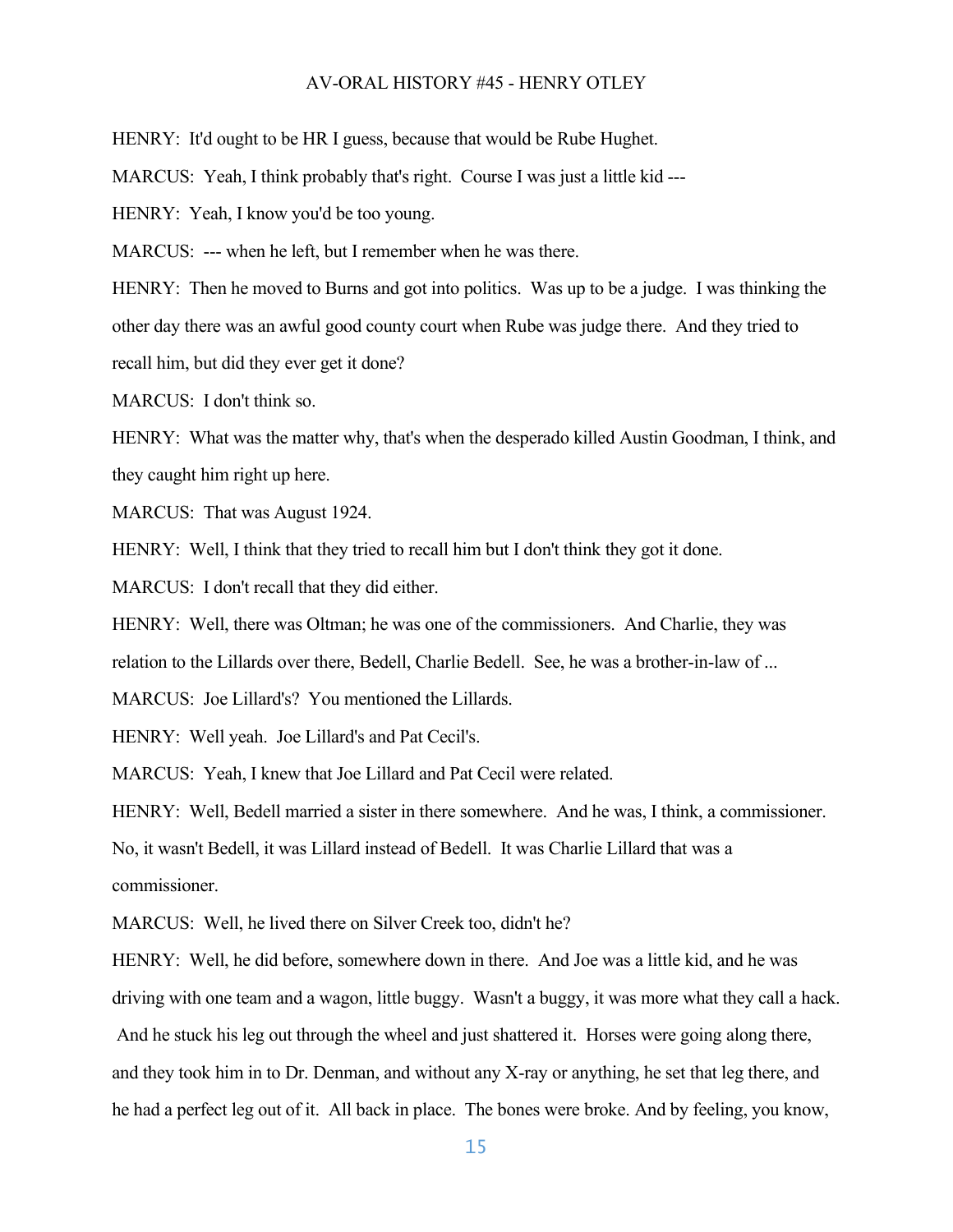you could possibly do it. It was broke between the knee and the ankle, I think, where it wasn't all ... no joints bothered.

MARCUS: By gosh, those old time doctors they didn't have very much to work with but they did some pretty nice work.

HENRY: He was a great hand at using turpentine.

MARCUS: He was?

HENRY: Said turpentine was the most penetrating medicine there is. Could put it on your chest and before long you could taste it if you put enough on.

MARCUS: Worse than mustard plaster!

PAULINE: Yeah! Well do you remember a lady by the name of Coral Harris that was a nurse? They lived out by Harriman.

HENRY: Coral Harris? No, I don't believe I do.

PAULINE: I talked to her in Portland, and she was a nurse, and she did quite a bit of nursing while they lived there, different people. They weren't out there too long.

HENRY: Wonder where their homestead was?

PAULINE: Well, it was near Harriman, out in that area. But she was pretty vague. She was pretty old and pretty vague, and I never could pin her down to an exact date, or an exact place, but it was near Harriman.

HENRY: Did you, you was old enough to remember Bill Harris' wife, wasn't you?

MARCUS: Oh, old Bill? Rose Harris?

HENRY: Rose, yes.

MARCUS: Oh yeah, you bet.

HENRY: You was pretty young, wasn't you?

MARCUS: No, I was pallbearer for her. She died. I've been pallbearer for all the Harris family.

Well, I mean that has been buried here in Burns, old Bill and Mrs. Harris.

HENRY: Old Bill was an honest old man, wasn't he?

MARCUS: Great old man, you bet. He'd been alive yet, hadn't burned up. Drank a little whiskey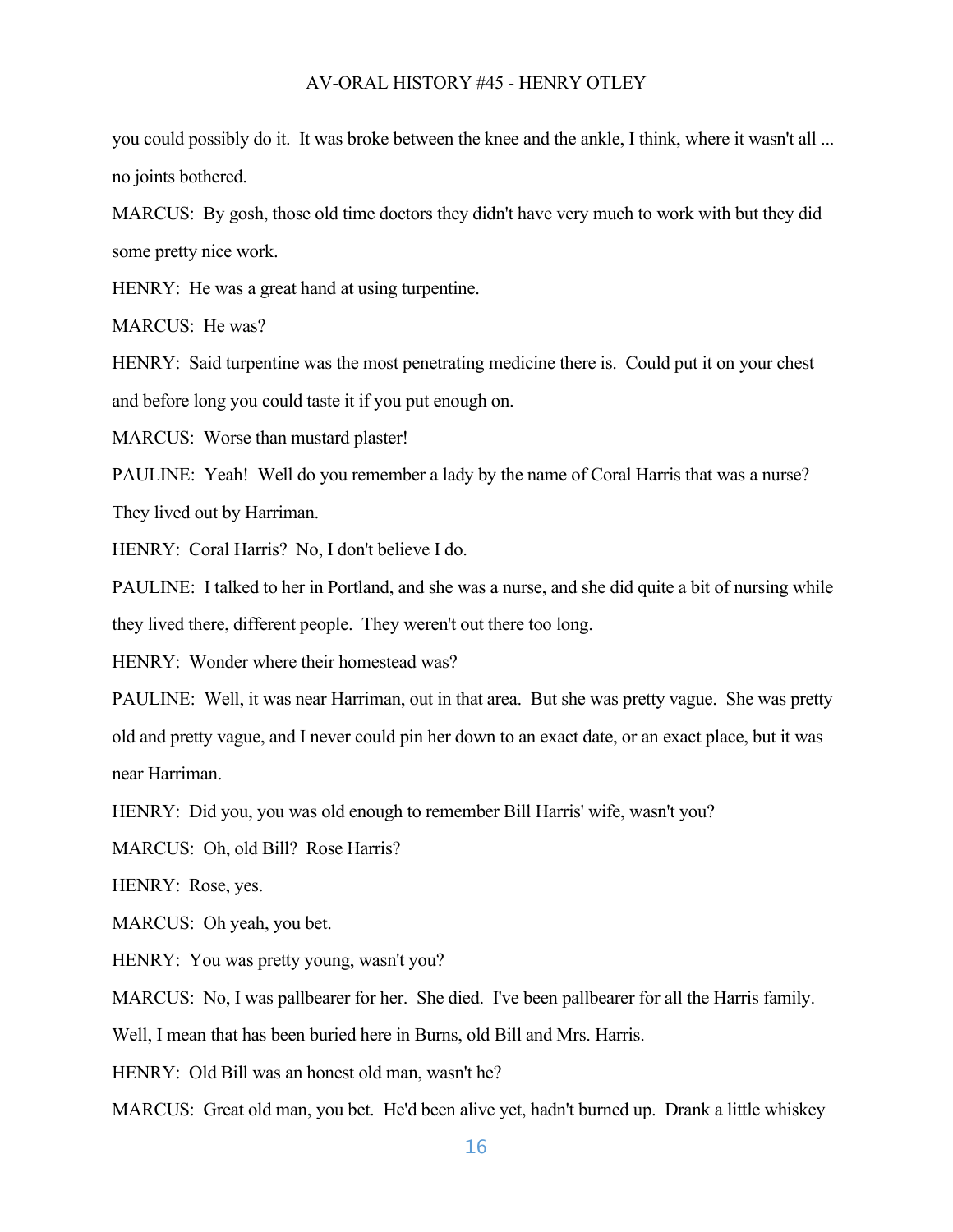and smoked a pipe all the time. That was Jink's dad. You remember him, don't you, Pauline? Set himself on fire in a little cabin he had there, lighting his pipe. Died about three days later.

HENRY: Then young Bill died too, didn't he?

MARCUS: Yes, lung cancer, he died at Christmas time. Was sick then, and Jinks died last October, stomach cancer. Then Marian, he was younger than Bill.

HENRY: I don't remember him. I know there was a bunch of those little ones when they was kids though, around the Narrows and that.

MARCUS: He's had a heart attack, a bad one. Lives in Arkansas, I think, and was in the air conditioning business, done quite well. And had this heart attack and can't hardly walk across the room. And then George, the youngest one, he had a heart attack here in Portland and died. HENRY: Wasn't there a girl or two?

MARCUS: Two girls. Thelma is the youngest one, and then Sis, she was a little younger than I am, and she was killed by her husband up here in Montana someplace, oh 15 maybe 20 years ago. HENRY: Oh, I didn't know them.

MARCUS: Yeah, they lived at the Narrows there for years. Came in here from Colorado here in about 1911. I think Jinks was 3 or 4 years old when they came to the Narrows, and he was born about 1907. But there was Mrs. Harris and Bill; they say old Bill never saw a sick day in his life. And Mrs. Harris lived up into her 80's. And all her offspring, there must have been a poor combination of genes or something; they all have been short lived.

PAULINE: When did you move out in the Diamond area then?

HENRY: We came out here in 1944. In '44 we bought this. And this Maggie Smyth, that was a sister to Pres, wasn't it?

MARCUS: I don't know. I was going to ask you the same thing.

HENRY: She married Donegan, didn't she?

PAULINE: Maggie Donegan was, yeah, she was the first white child born in Harney County. Well, it has to be.

MARCUS: Yes, isn't it '87? Smity, isn't it?